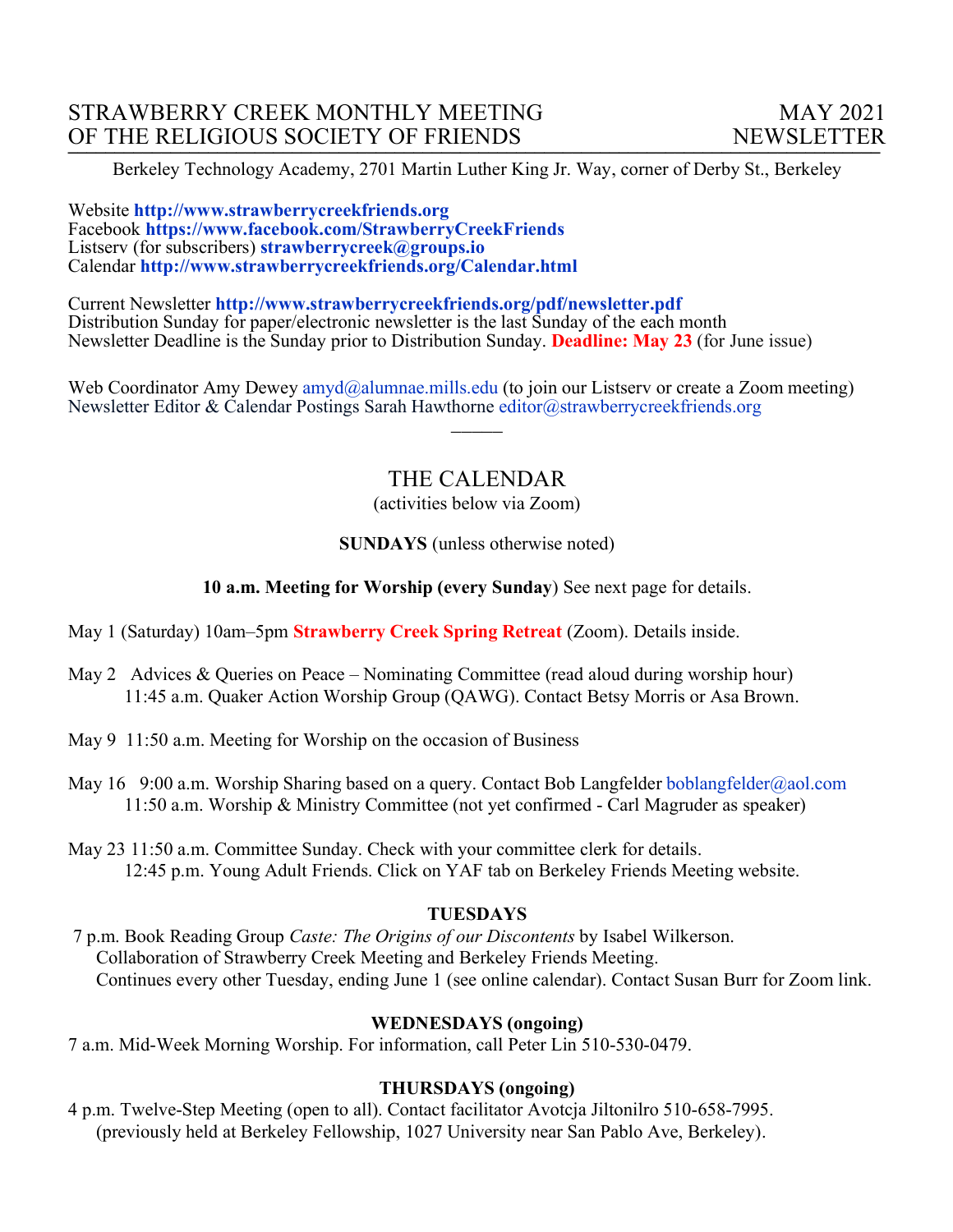# **Strawberry Creek Sunday Worship (Zoom)**

We meet for worship at 10am Sunday mornings via Zoom; link posted on SCMM home webpage **http://www.strawberrycreekfriends.org** The "Virtual Meeting Room" opens earlier at

9:30am. Our worship closes at 11am, followed by holding in the light those in need, announcements, and social time to share. Newcomers are invited to sign the Zoom Guest Book in the Chat Function.

## **Berkeley Friends Meeting**

The Zoom link for Sunday worship may be found online. **http://www.berkeleyfriendsmeeting.org**

## **College Park Quarterly (Spring) May 14-16**

At the next CPQM meeting (Zoom) the focus will be on Quaker response to climate justice, and how we are led on other peace and justice issues. If you would like to offer an interest group, please contact Jan Turner **yellowgateroad@gmail.com**

## **PacYM Annual Session July 23 - 28, 2021**

Pacific Yearly Meeting's online 2021 theme is "*The Power at Work Within Us: connection with the power of Spirit working within and among us."* Avotcja and Gabriela Portillo Alvarado will be cokeynote speakers, sharing poetry and dialogue. Fees are pay-as-led (\$30 suggested, \$10 if under 18). See **https://www.pacificyearlymeeting.org**

### **Financial Aid to Attend Quaker Programs**

Quaker Events Support Fund, administered by Care of Meeting (CoM), makes modest financial aid available to help SCMM members, and regular attenders, participate in College Park Quarterly or Pacific Yearly Meetings, Friends General Conference Annual Gathering, and Quaker board or committee meetings. For aid guidelines, contact CoM Clerk Stephen McNeil.



# **FGC Annual Gathering June 27 - July 3, 2021** *Way Will Open* is this year's FGC Gathering theme (Zoom), with pay-as-led sliding scale pricing **https://www.fgcquaker.org/connect/gathering**

### **Strawberry Creek Spring Retreat, Sat May 1**

This year our Meeting's Spring Retreat is the first Saturday in May from 10 -5pm on Zoom (same link as for Sunday worship). There will be a mix of worship-sharing, interest groups and informal time together. Organizers are Shelley sheltanen@att.net and Rhea jrf8@humboldt.edu

### **Save Peter a Call! Confirm your Directory Info**

By the end of May, each of us is being asked to confirm that their contact info in the Meeting Directory is correct (otherwise, Peter attempts to contact you). If you are not in the directory (and wish to be), provide your contact information to Peter Lin, **peterlin@speedymail.or**g

### **Concert for AFSC work w/immigrants, May 15**

On Saturday, 7pm May 15, folksingers Annie Patterson and Peter Blood, creators of Rise Up Singing songbooks, are doing a virtual singalong "tour" called Songs for the Journey to benefit AFSC's Project Voice. During th COVID, director Pedro Sosa has continued to build leadership and resiliency in rural immigrant communities through virtual education and training.

**https://www.afsc.org/document/west-region-news-april-2021**

# **PacYM Racial Justice Fri May 7 (part 2)**

PacYM's Racial Justice Subcommittee (of Ministry Committee) is sharing personal stories and offering worship sharing groups focused on race awareness and our own experiences with race. See SCMM online calendar for link to register.

### **Quaker Center (Ben Lomond) - Post-CZU Fire**

In addition to Sojourner's Cottage and Haven, personal/household retreat spaces are available in Casa de Luz and Redwood Upper Bunk house. Quaker Center does not provide meals, but Cottage and Haven have full kitchens, while Casa, Redwood Loft, and Redwood Lodge are equipped with small refrigerators, microwaves and electric kettles. Limited access to the library is also available. Learn more (including online programs) at **www.quakercenter.org**

 Maintenance Technician Jesse Keesaw and his crew have completed much of the needed erosion control and continue to dig trenches as preparation for replacing nearly 2,000 feet of waterline destroyed in the CZU Fire. They are also continuing to clear and thin brush and fuel within 75 feet of buildings.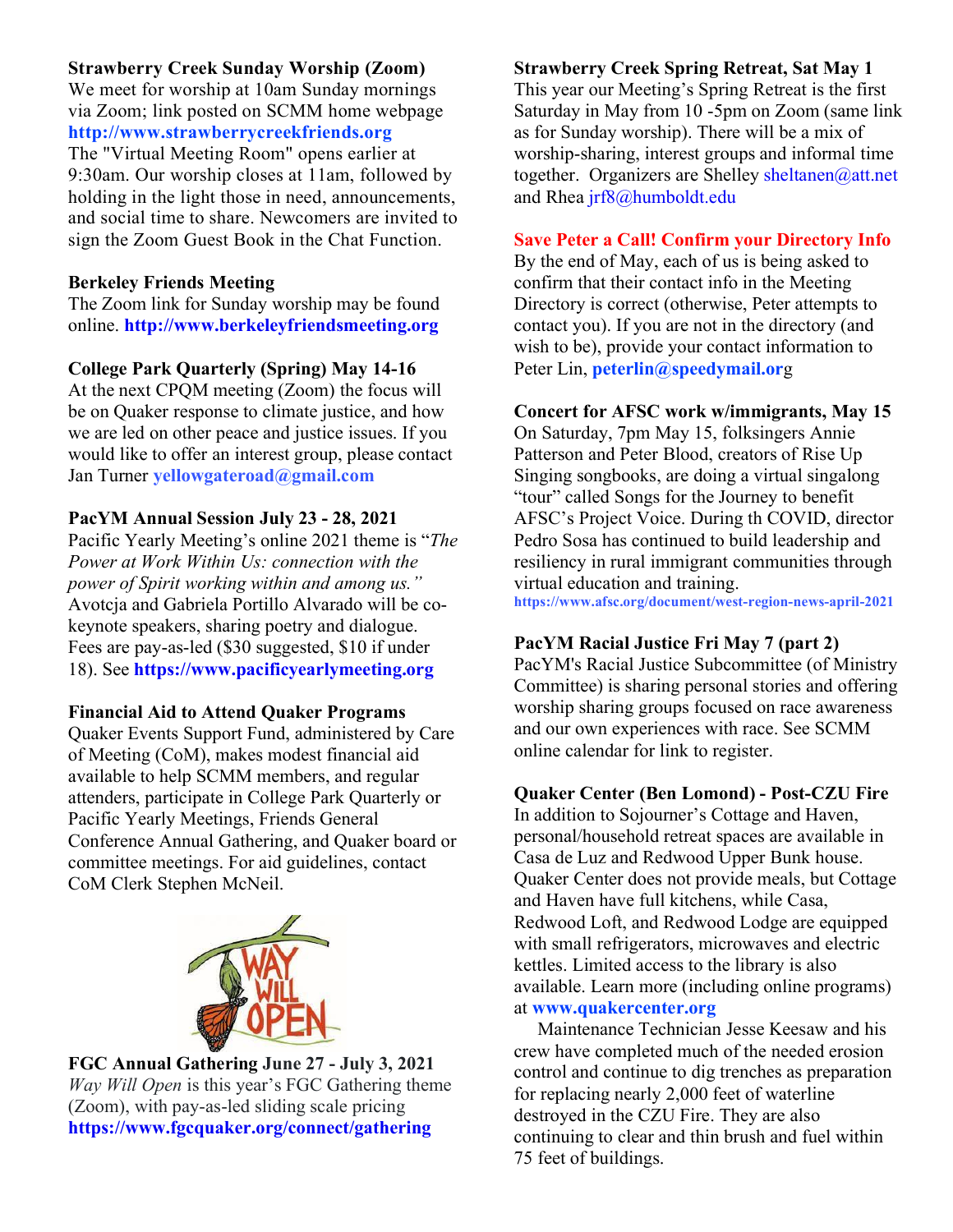#### **Strawberry Creek Monthly Meeting Meeting for Worship on the Occasion of Business April 11, 2021 Minutes\***

*\* These are draft minutes, for review at the May Meeting for Business.*

Meeting for Business opened at 11:50 a.m. with silent worship and was conducted via Zoom. Elizabeth Moses Strain clerked the meeting. 39 Friends were present. Rachel Findley shared the reflections of the Worship and Ministry Committee on the Advices and Queries on Worship (see Reflections below).

The Clerk reviewed the agenda, which had been posted by the recording clerk to groups.io on April 9th.

The recording clerk read the minutes for the March 14, 2021 meeting for business. The minutes were approved with the correction (in the announcements) of the date of Tom Rothschild's workshop, which was April 1.

## **Correspondence and Clerk's Business**

The clerk requested that Friends limit their use of the Zoom Chat function to technical matters or posting materials that are under discussion.

The clerk read a note from Nathan Moon which follows here: *FGC Implementation Committee will be challenging Yearly meetings to follow FGC's lead and undergo an institutional assessment, and adoption of minute and query. "How does this decision support (us) in (our) goal to transform into an actively anti-racist faith community?" I suggest SCMM get ahead of the curve and begin this process now. Please bring this idea forward for consideration. Thank you.*

She forwarded the note to the Power Privilege and Race subcommittee

The clerk shared a minute from Santa Monica Meeting, forwarded by PacYM, on dismantling all institutions which advance institutional oppression. The minute will be posted to the list serve and forwarded to the Peace Earthcare and Social Witness Committee (see Santa Monica Minute below).

# **Old Business**

Care of the Meeting (Stephen McNeil) recommends that Strawberry Creek Monthly Meeting appoint a representative to Youth Spirit Artworks. The recommendation has seasoned for one month and the committee has heard no concerns. The representative will serve as an ex officio member of PESW. The Meeting approved the recommendation.

State of the Meeting report (Rick Herbert), was circulated, in its refined version, via groups.io on April 7. The report has seasoned for one month. The meeting approved the report, with the addition of the date of passage for the Minute on Engagement to Uproot and Dismantle Racism (see final State of Meeting Report below).

# **New Business**

Nominating Committee (James Hosley) presented a proposed slate of officers, representatives, and committee members (see slate below). Loaves and Fishes and Facilities committees are not fully staffed, due to the lockdown. If we return to meeting face to face, the Nominating Committee will work to ensure that those functions are covered.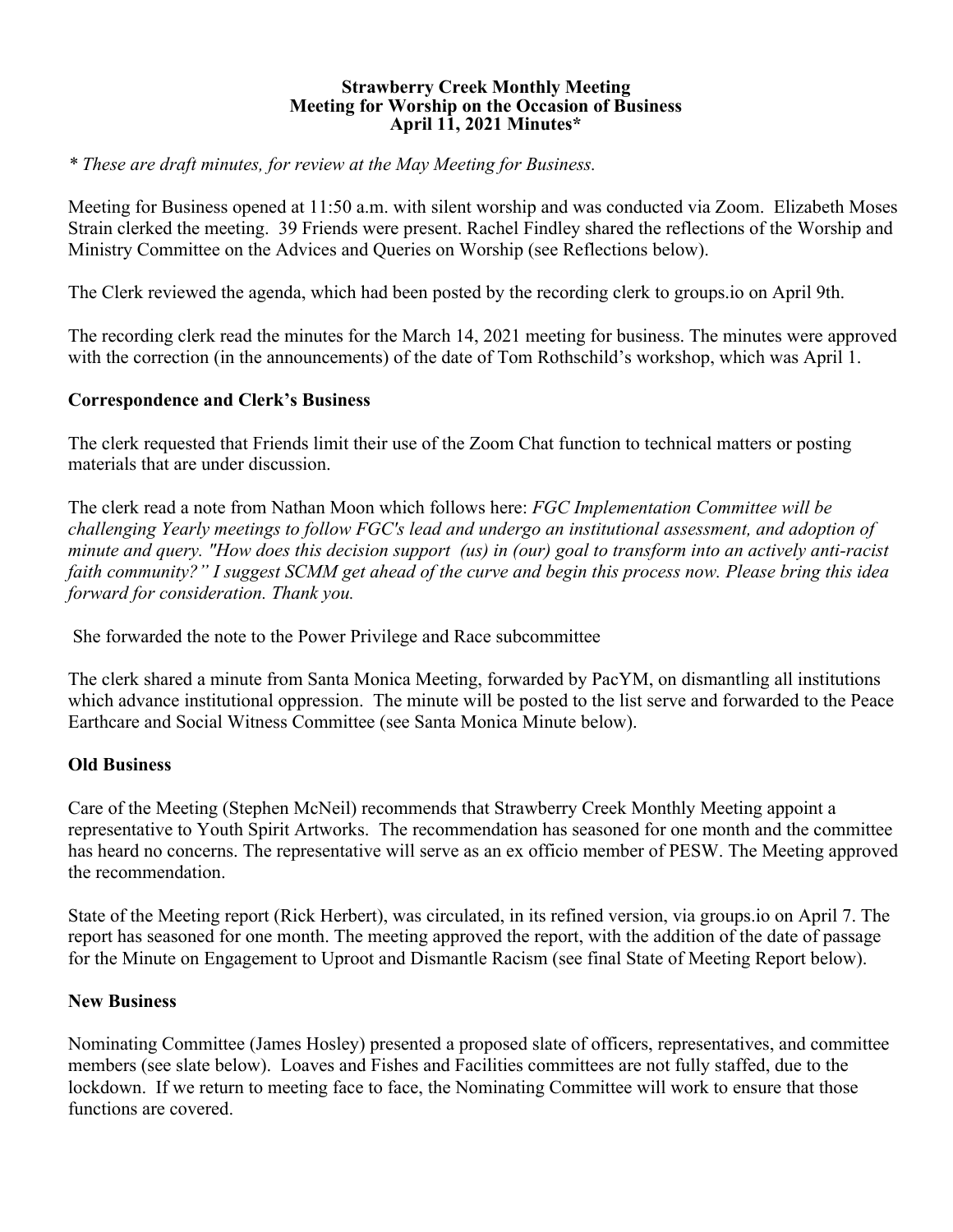# **Reports**

Ministry (Carl Magruder) spoke about his ministry. His Anchor Committee (Rachel Findley, John McCarthy, Sally Hindman, and Elaine Emily), has been meeting with him for ten years. He did a Bible Study at FGC in 2020 on Jesus as a trickster God. He has also met with several Quaker meetings and gatherings. There is a link to his Soul Ways Spiritual Accompaniment web page with his videos, articles, a prayer request form, etc. on the Civic Lights Project website https:///www.civiclight.org/soulways. His work as a chaplain has included advocating for patients in hospitals, isolated from family because of COVID. Friends expressed appreciation for Carl's ministry and his report.

# **Announcements**

Next Meeting for Business May 9 at 11:50 a.m.

Next Sunday April 18 at 11:50 a.m.Adult Religious Education (Avotcja Jiltonilro, Paul Jolly, Ellen Levin) Poetry as a spiritual exploration. Bring your own or someone else's to share.

Meeting Retreat (Shelley Tannenbaum) Our Meeting's annual retreat will be held Saturday May 1, approximately 10 am - 5pm, via the Meeting's Zoom link. There will be a mix of worship sharing, worship, and interest groups, plus a break for lunch. If you want to offer a 1-1/2 hour interest group on any topic that you think would be of interest to Friends, please contact Shelley to schedule this - these will be held in breakout rooms in the early afternoon. Send Shelley a brief description (1 paragraph) of what you want to present and let her know if you need to use screen-share during your presentation. Her contact info is sheltanen@att.net .

Susan Burr: Friends are invited to join a book group that will be reading and discussing Caste: the origins of our discontents by Isabel Wilkerson, in conjunction with Berkeley Friends Meeting. There will be four Tuesday evening sessions, beginning April 20th.

Amy Dewey (web coordinator) reiterated the availability of the Meeting's Zoom account. Friends who want to use the space for any Meeting-related function should contact Amy.

Avotcja Jiltonilro encouraged Friends to hold her friend Richard Sandero, a cherished activist, in the Light.

Michelle Bellows (FGC) recommended that friends register for the virtual gathering, which gives them priority for workshops. Tom Rothschild and Barbara Birch of SCMM will both be offering workshops. If you have questions, contact Michelle. Tom mentioned that his workshop will be on "Listening Meetings into Wholeness."

The clerk closed the meeting 1:40 p.m. with these words: "May we feel Spirit in our depths as we are in these choppy waters."

Respectfully submitted,

Elizabeth Moses Strain, Presiding Clerk Ralph Murphy, Acting Alternate Clerk Paul Jolly, Recording Clerk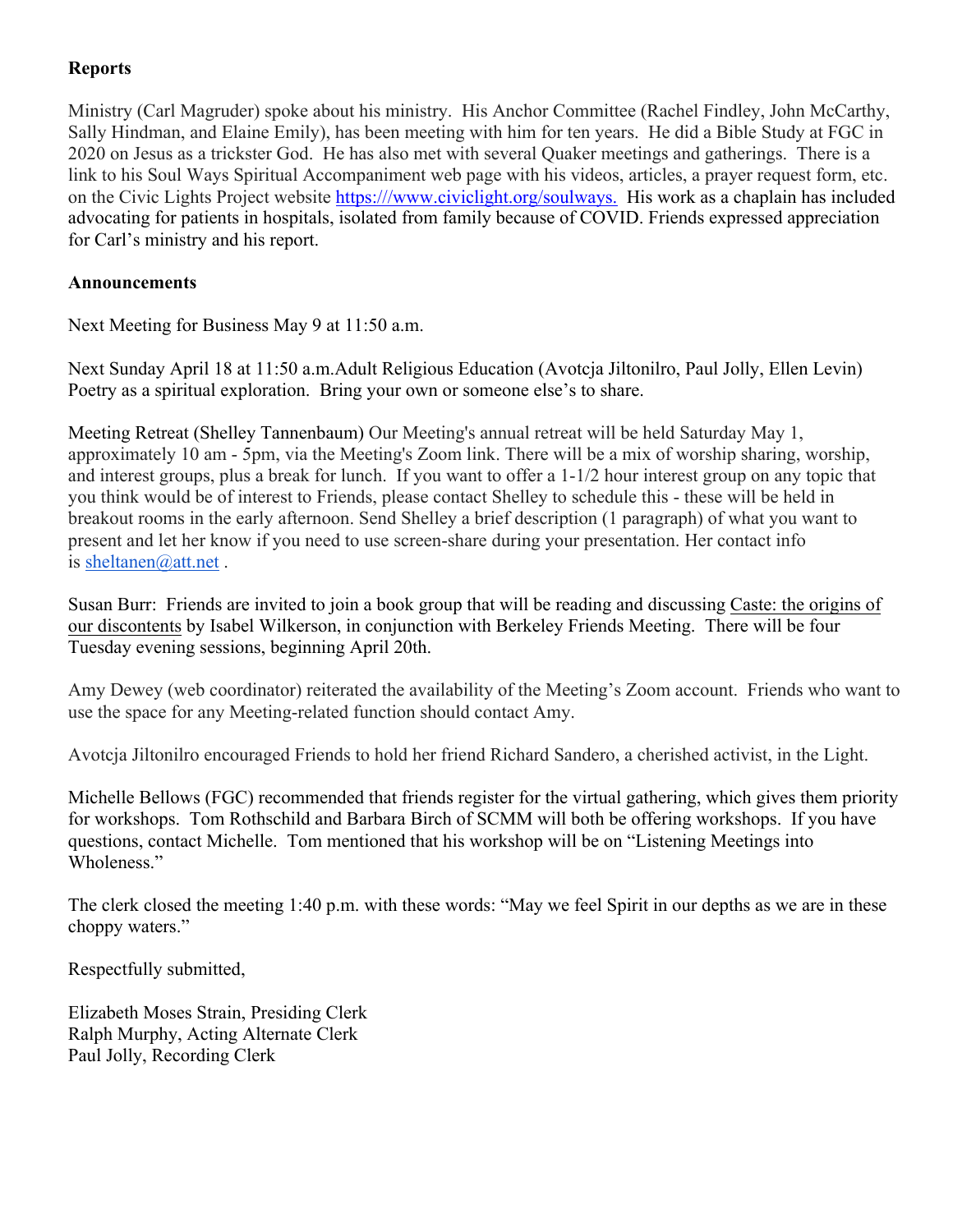

*At April Meeting for Business, Rachel Findley read aloud the reflections of Worship & Ministry Committee on the Advices and Queries on Meeting for Worship:*

Do we feel ourselves "drawn together in a living silence by the power of God in our midst?" We are drawn together, whether or not any individual feels it. My feeling depends a lot on my personal condition. Just as the deep ocean currents do not waver like the choppy waters at the surface, so the power is there, deep and strong, underneath my shifting awareness.

Meeting for worship is an opportunity for me to see other people, to acknowledge them individually, and be grateful for their presence. Particularly now, I see more clearly that in addition to our individual lives, together we make up a communal body, Strawberry Creek Meeting, an entity that has a life of its own… abilities, hopes, a history and a future.

Woven into the experience of Meeting for Worship right now is Zoom. The Meeting is so fortunate that Zoom was available at the beginning of the shutdown, even if some of us could not join, or preferred not to join. While some meetings have gone on hold in the last year, in our Meeting several people have generously contributed their expertise to lead the way, figure things out, and protect us from hacks. I may have issues with centering down on Zoom, but we have had our Meeting throughout the pandemic.

**Reflections: Advices & Queries on Meeting for Worship** *from Worship & Ministry Committee*

*\_\_\_\_\_\_\_\_\_\_\_\_*

"Do I come to Meeting with heart and mind prepared for worship?" Reading this query on M4W before meeting would be a good way for me to prepare. Spirit is not accessible when skimming the surface, but takes a deep dive and ample reverence. "At times the spirit may prompt you to speak in Meeting." It takes careful discernment, faithfulness and courage for me to speak when led. "Accept and support each other in the community where God dwells among us." I'm grateful for our community always presenting me an opportunity to stretch my understanding and acceptance of others and myself. "As you do so, you may find the grace of prayer." This phrase is a nugget and a mystery to me. Ripe for turning over and exposing to the light.

Our committee has noticed that during worship sometimes people do more sharing with us rather than vocal ministry. This has impacted the quality of our worship, but we've had a need during this time of isolation to be connecting. As testimony to our meeting's ability to center down, we have had whole meetings of complete silence. I'm amazed that it is possible and I am grateful for that. Regarding the sharing of prepared ministry, *Faith and Practice* reminds us, "In both silent and vocal ministry, do I respond to the leadings of the Holy Spirit, without pre-arrangement and in simplicity and truth?"

"Our daily lives are linked with the M4W and the M4W with our daily lives." This linking is made stronger in recent months as we are at the same time in communion in Meeting for Worship and in the homes where we live our lives every day. We are grateful for the leadership both human and divine that has allowed us to come together as a whole meeting.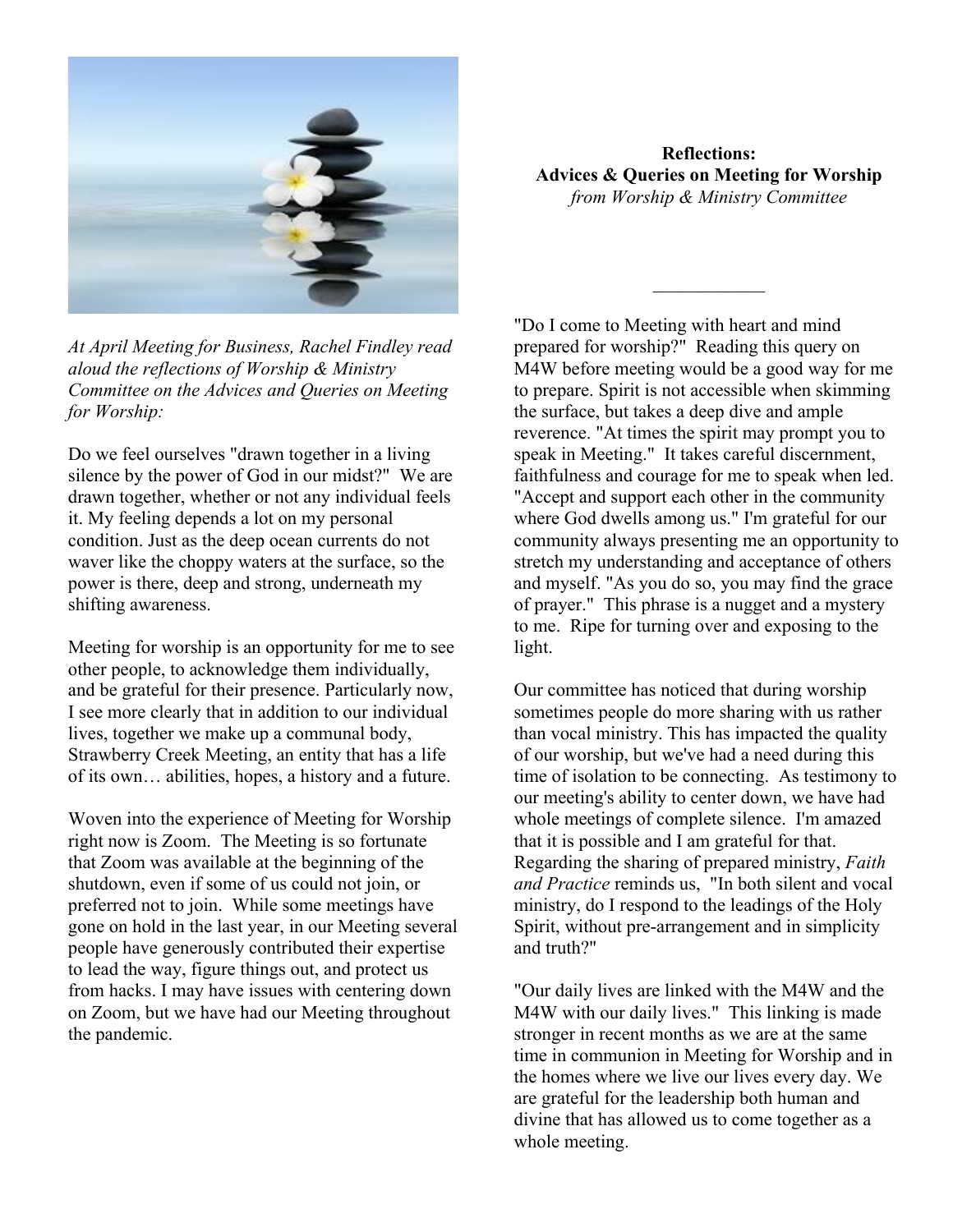## **2021 State of the Meeting Report** *(as revised/approved 4/11/2021 Meeting for Business)* Writing Committee: Roberta Schutz, Barbara Birch, Rick Herbert

On Sunday, February 21, Friends gathered on Zoom and responded to three queries in a listening meeting for the State of the Meeting Report. In addition, some reflections were received by email after the meeting.

## **Joy, Hope, and Spiritual State of the Meeting**

So many of us have been able to get together virtually, to hold Meeting, see each other, hear voices, and visit, but we are aware that this reflects our privilege in comfort level with technology and access to devices. We feel joy in having Friends join us by Zoom who are far away or cannot travel to attend Meeting. We look forward to returning to in-person worship and hope this can continue without losing people. Also, we have enjoyed the world online - outside readings, concerts, dance, events, videos, worship - and we hope some of this keeps going in the post-pandemic world.

We appreciate the steadfastness of meeting on Zoom; it allowed our Meeting to survive the pandemic. Friendly Sevens by Zoom have continued to be effective for some, allowing connection and sharing from near and far. Our strong spiritual community has kept us grounded and anchored, and has been central to our ability to weather this year. For many, the silence of worship is deep, and our Meeting feels interconnected and vibrant. Our Meeting was described as calm and mature, like a banked fire from which flames can come up, but without a lot of vocal ministry. Our Meeting feels sustainable, like a tree with deep roots, aging and still growing. As we meet remotely, without a sense of a room, the mystical is laid bare.

Many people give so much of themselves to the Meeting and work so hard; we are grateful for their time, care, and meticulousness. So many people offered to serve on Nominating Committee that it seemed easier this year to find a strong committee. Committee service has helped people stay connected, and people want to continue their connection. We have offered each other and the Meeting a rich spiritual depth and strength in a year of duress.

Meeting supports many things we are doing with anchoring, clearness, and support committees. Our spiritual lives inform our ministries, and people who are spiritually grounded here have been able to go out in the world and become involved in positive change. Our Meeting seeds and anchors many ministries. Meeting members and attenders support ministries through direct volunteering and through the work of our active committees. Many expressed appreciation for the love and support they have received from the Meeting to help deal with difficult life circumstances, including help with death of loved ones and support to ease isolation.

Quaker practice is important in our Meeting community, and the original Quakers still have a lot to teach us. We might offer another Quakerism 101 to help us remember where we came from.

#### **Sorrow**

It's been a very hard year, full of stressful news and events, and grief, anxiety, and loss. Some of us feel off-balance from isolation. We miss people who have not been able to join us on Zoom; we are not whole as a family without those who cannot worship with us. It is different to meet over Zoom. For some, it doesn't work at all, and we miss them; for others it has been difficult to center down on Zoom. For some, it has become easier over time as we have 'exercised new muscles' to maintain the Meeting and the beloved community. We miss each other, without physical presence and in-person contact. As one Friend mentioned, we are mammals and we are meant to be together. With social connections harder to keep, we need to overcome introversion or shyness to reach out to one another. We hold in the Light those who are not with us, and those suffering from losses during this time.

We are sad that the children's program has not transitioned to Zoom, and wish we could do something for the children if they want it. More broadly, for the future of the Religious Society of Friends, we recognize the need to grow the children's program, and to bring children, young people, families, and people of color into the Meeting. We need to connect our Meeting more to the community around us.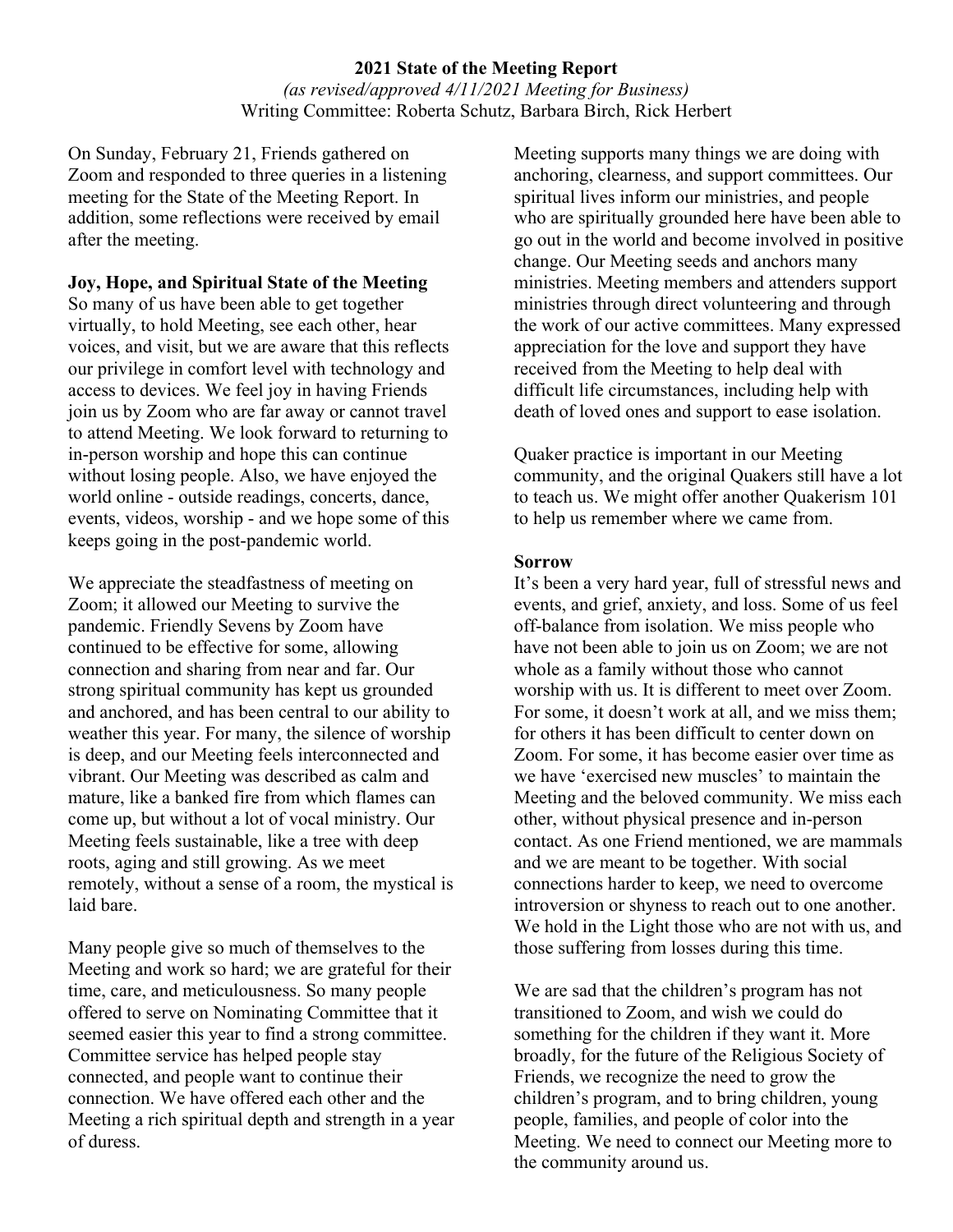Aware of our leading to be more inclusive and of how far we have to go, some of us have visited meetings across the world that seem more welcoming to Black and Indigenous People of Color. Other meetings have things to teach us about how to welcome all.

## **PPR Subcommittee and the Minute on Engagement to Uproot and Dismantle Racism**

The Power, Privilege and Race subcommittee and the Minute on Engagement to Uproot and Dismantle Racism (approved 2/9/2020) both support the mindfulness of the Meeting. PPR activities have been a robust expression of our Meeting and they have helped us meet the challenges of this year. We appreciate them because they strengthened our community and helped us learn. The many suggested readings and resources related to white fragility and racism have caused us to question our feelings and responses. Some PPR activities have been uncomfortable, but the discomfort is supported, and people have been willing to speak frankly. PPR gave us a mirror to see something so ugly that is part of everything around us. They created a safe space to look at it together with people who have skill and lived experience, and we have learned and grown.

The Minute on Engagement to Uproot and Dismantle Racism is larger than our Meeting. It has been integrated with love in our Meeting, encouraging and speeding up learning. We've found we can say awkward things without fear of judgement as we've worked with it. The minute has been effective both in guiding the Meeting's work and in supporting the work of individuals in the communities around us. It is helping us become less exclusive and more connected to the world outside the Meeting, and has led to the development of a community sharing fund now in the works. We need to continue pushing ourselves further in this area. One Friend encouraged us to open our hands, noting that our Meeting tends to come from a place of scarcity as to what we can do, but that we have abundance.

Quaker Action Worship Group provided powerful experiences for some, and earlier, contributed to the creation of the minute, which educates us and gives guidance for both individuals and the Meeting to live into. QAWG work has been restorative and enriching, if sometimes a struggle, leading some to more participation in the local community.



**Earthcare Testimony and the Minute on Engagement to Uproot and Dismantle Racism** Earthcare continues as a deep concern of our Meeting, with many of us addressing environmental concerns as individuals, such as stopping buying water in plastic jugs, and firing their bank. 2020 marked the  $10^{th}$  anniversary of the Meeting's Earthcare Testimony, developed to reflect the Meeting's experience of living and witnessing in the world in alignment with ecological integrity and environmental justice. This year two sessions were held to celebrate the Meeting's more than 30 year commitment to care of the earth, and to consider how well we are living the Testimony and how this relates to the Minute on Engagement to Uproot and Dismantle Racism. One Friend holds that caring for the earth is one of the best ways to care for people and to improve health. Another suggested our work on racism seems interconnected with earthcare and that caring for people will help save the earth, noting that across Indigenous cultures, earthcare combines place-based and community-based concerns.

As one Friend affirmed, even though she hasn't seen us in the flesh for almost a year, she still believes we exist. Our faith stays strong in our Meeting.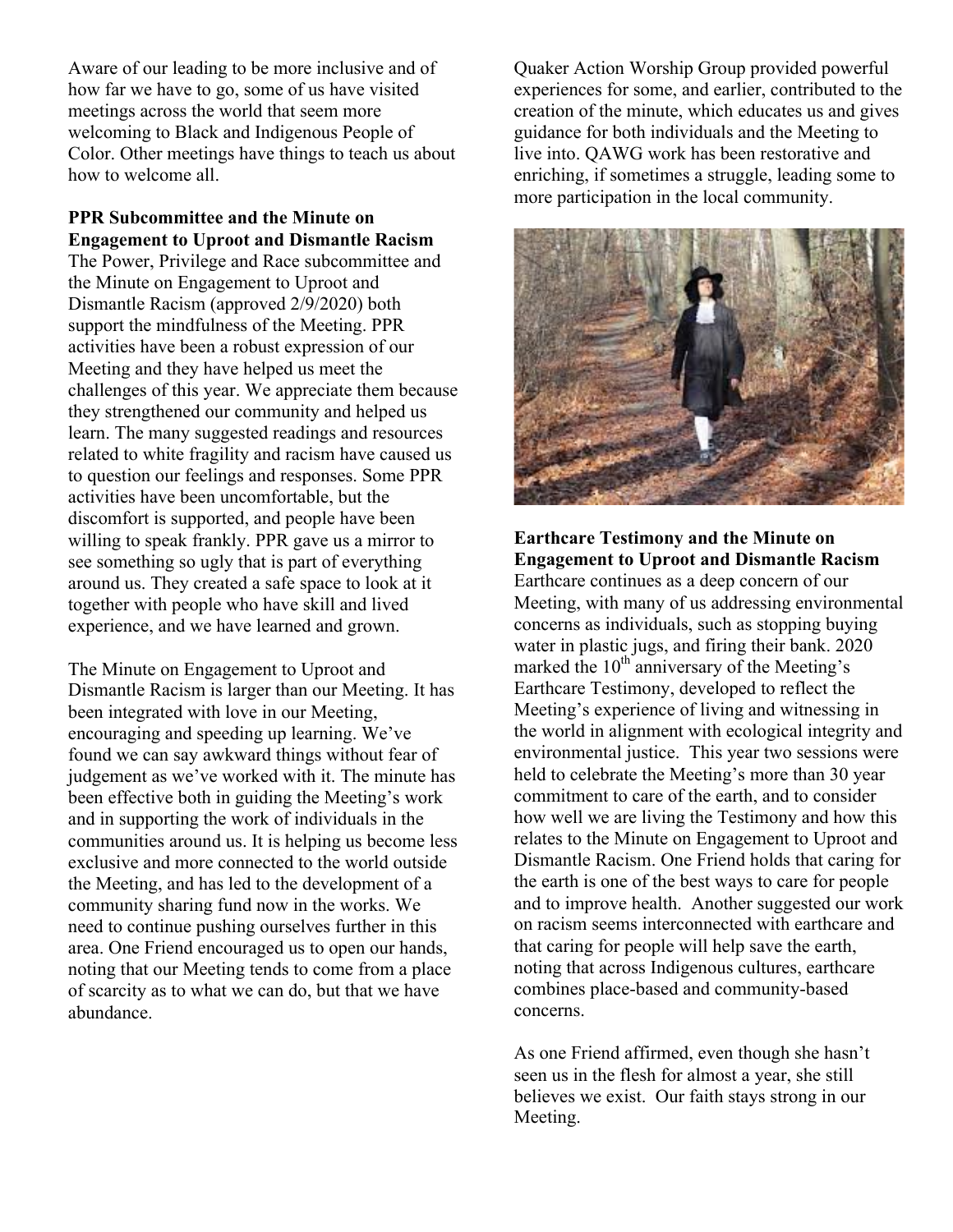## **Nominating Committee's Proposed Slate (2021-2022) Officers, Reps, and Committees**

At the April Meeting for Business, Nominating Committee submitted its slate of nominations for the term beginning June 1, 2021. These nominations are seasoning for one month, to be presented for final approval at the May Business Meeting. If you have any questions or concerns about the nominations, please contact a member of the Nominating Committee (listed below).

## **Officers:**

**Clerk of Meeting** Elizabeth Strain **Alt Clerk of Meeting**Beth Wrightson **Recording Clerk** Paul Jolly **Recorder** Peter Lin **Database Coordinator** Peter Lin **Treasurer** Nancy Wilkinson

### **CARE OF MEETING**

Stephen McNeil, Clerk Carl Anderson Kathy Barnhart Susan Burr Rick Herbert Leonard Joy Janet Piggins Renee Watkins

## **COMMUNICATIONS**

Sarah Hawthorne, clerk newsletter editor Amy Dewey, web coordinator John McCarthy Raven Moon, librarian

### **EVENTS**

Shelley Tanenbaum, clerk Rhea Farley Laura Miller

# **FACILITIES\***

Erik Wilson, Clerk Peter Lin Andrea Parriot Dick Strong

# **FIRST DAY CHILDREN'S PROGRAM**

Josh Gallup, co-clerk Joyce Samati, co-clerk Rachel Findley Em Holmes Ellen Levin Nathan Moon

# **FINANCE**

Lee Douglas, co-clerk Richard Leath, co-clerk Frank Satterwhite Nancy Wilkinson, Treasurer *ex officio*

### **LOAVES AND FISHES\***

Phyllis Malandra, clerk Susan Black Patricia Dienstfrey Ted Dienstfrey Dusty Sykes Cindy Trueblood Matthew Trueblood

## **MUTUAL CARE**

Deborah Marks, co-clerk Margaret Schneider, co-clerk Michelle Bellows Charlie Blanchard Jay Cash Lari Keeler Kat Stenstedt Barb Tittle

### *NOMINATING (approved for 2021)*

*James Hosley, co-clerk Ralph Murphy, co-clerk Patricia Dienstfrey Josh Gallup Laura Miller Margaret Schneider Mary White*

### **WORSHIP AND MINISTRY**

Ralph Murphy, co-clerk Judith Schumacher-Jennings, co-clerk Lynne D'Angelo Carolyn Edwards Rachel Findley Betsy Morris Tom Rothschild Peter Trueblood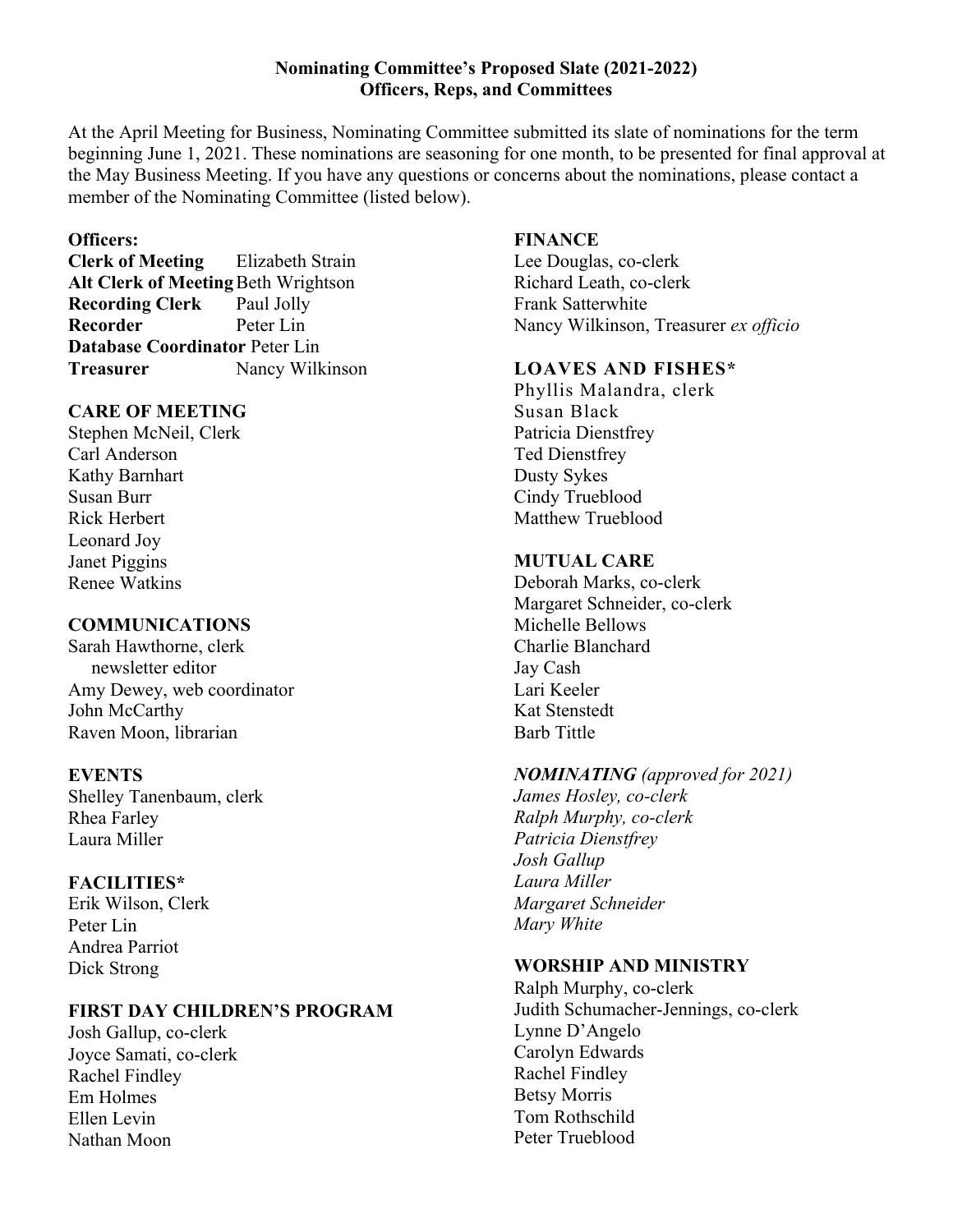# **PEACE, EARTHCARE, AND SOCIAL WITNESS**

*(includes representatives to AFSC, BOCA FCLCA, FCNL, PYM UWN, as ex officio)* Larry Strain, clerk Avotcja Jiltonilro Bob Langfelder Kris Muller David Rutschman Mary White

\*When the Meeting returns to gathering in-person, Nominating Committee intention is to fully fill Loaves and Fishes, and Facilities committees.

# **REPRESENTATIVES**

**AFSC** David Rutschman **BLQC** Jay Cash **BOCA**David Rutschman **CPQM** Shelley Tanenbaum **FCLCA** Nathan Moon **FCNL** Stephen McNeil **PYM Representative** Nancy Wilkinson *(Approved for 2021)* **PYM Observer** Philippa Barron *(Approved for 2021)* **PYM Unity w/Nature** Shelley Tanenbaum **Sierra Friends Center** Cindy Trueblood **Youth Spirit Artworks** Loren McIntyre



Santa Monica Friends Meeting House

# **Santa Monica Minute - A Call for Social Justice**

We, the Santa Monica Monthly Meeting of the Religious Society of Friends, Quakers, believe that there is "that of God" in all people. Therefore:

- We seek a just society where each person is afforded dignity and fair treatment.
- We seek a just society that is free from the economic exploitation of the many by the few.
- We seek a loving society where each person has the opportunity, resources, and encouragement to develop and express individual gifts.
- We seek a just and loving society that is free from insidious stereotypes and systems that institutionalize racism, sexism, classism, and religious and gender intolerance.

*We pledge* as individuals and as a community to deepen our understanding of how poverty, bias, and violence have ingrained themselves in our country.

*We pledge* to look not only at our neighbors but also at ourselves to root out systems of thought and behavior that are subtle, pernicious and pervasive.

And *we further pledge* ourselves to the work of creating the just and loving society that we seek.

Approved March 14, 2021 Santa Monica Monthly Meeting Santa Monica, California Eleanor Barrett, Clerk of Peace and Social Action